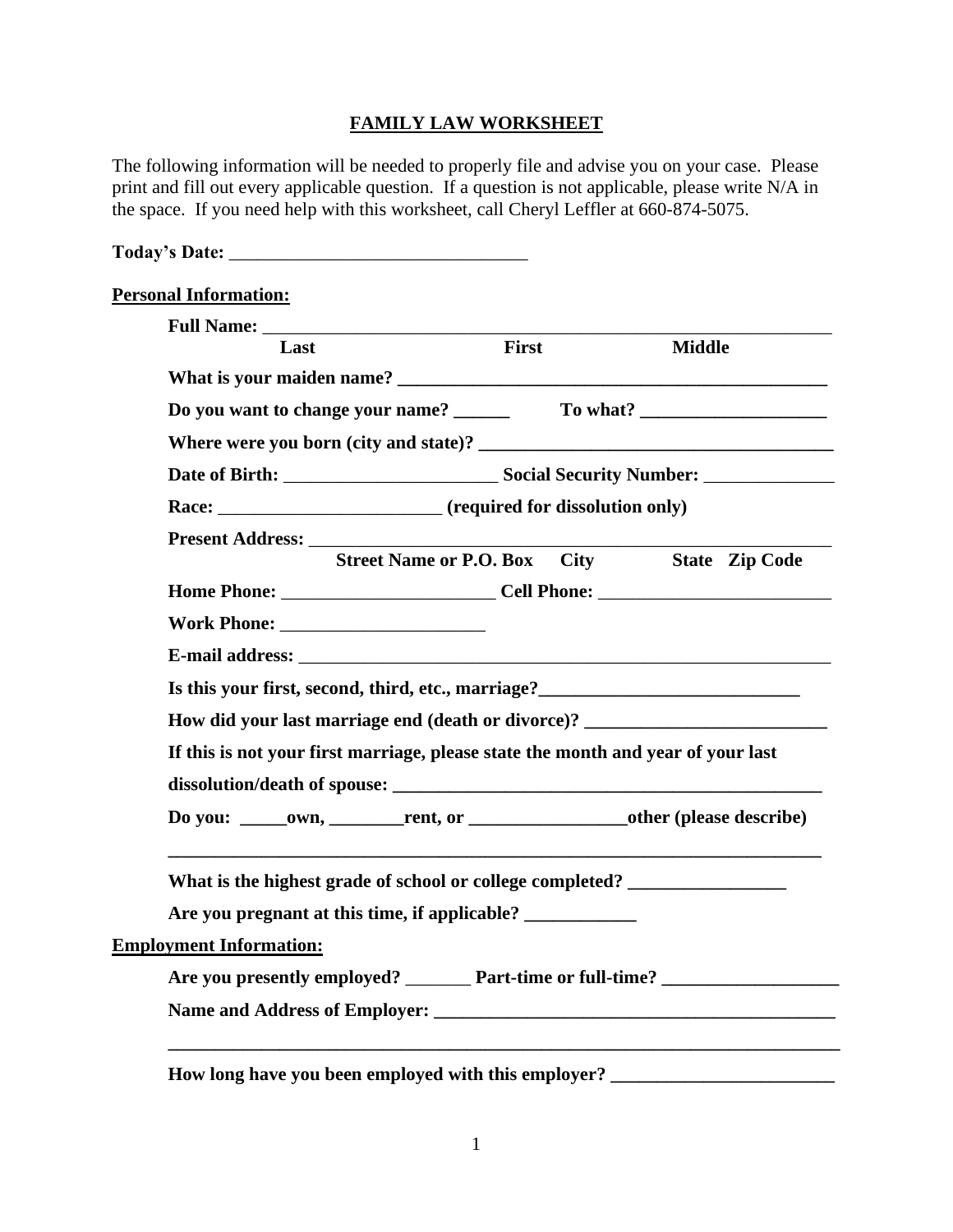|                |                                                                                |       |               | What is your approximate gross annual salary? __________________________________    |
|----------------|--------------------------------------------------------------------------------|-------|---------------|-------------------------------------------------------------------------------------|
|                |                                                                                |       |               |                                                                                     |
|                |                                                                                |       |               |                                                                                     |
|                |                                                                                |       |               | Do you have a pension, profit-sharing or any other type of retirement, savings, and |
|                |                                                                                |       |               |                                                                                     |
|                |                                                                                |       |               |                                                                                     |
|                |                                                                                |       |               |                                                                                     |
|                | cost to you each month?                                                        |       |               |                                                                                     |
|                | Do you have health insurance through your employer? __________ If yes, what is |       |               |                                                                                     |
|                |                                                                                |       |               |                                                                                     |
|                |                                                                                |       |               |                                                                                     |
|                |                                                                                |       |               |                                                                                     |
|                |                                                                                |       |               |                                                                                     |
|                |                                                                                |       |               |                                                                                     |
|                |                                                                                |       |               | Do you have any other source of income other than your employment? _____________    |
|                |                                                                                |       |               |                                                                                     |
|                | Are you an active duty member of the Armed Forces? ______                      |       |               |                                                                                     |
|                | <b>Spouse or Other Parent (OP) Information</b>                                 |       |               |                                                                                     |
|                |                                                                                |       |               |                                                                                     |
|                | Last                                                                           | First | <b>Middle</b> |                                                                                     |
|                |                                                                                |       |               | What is your spouse's maiden name, if applicable? ______________________________    |
|                |                                                                                |       |               | Does spouse want to change her name, if applicable? _____________________________   |
|                |                                                                                |       | City          | <b>State/Zip Code</b>                                                               |
| Address: _____ |                                                                                |       |               |                                                                                     |
|                | <b>Street Name or P.O. Box</b>                                                 |       |               |                                                                                     |
|                |                                                                                |       |               |                                                                                     |
|                |                                                                                |       |               |                                                                                     |
|                |                                                                                |       |               |                                                                                     |
|                |                                                                                |       |               |                                                                                     |
|                | Race: ___________________________________ (required for dissolution only)      |       |               |                                                                                     |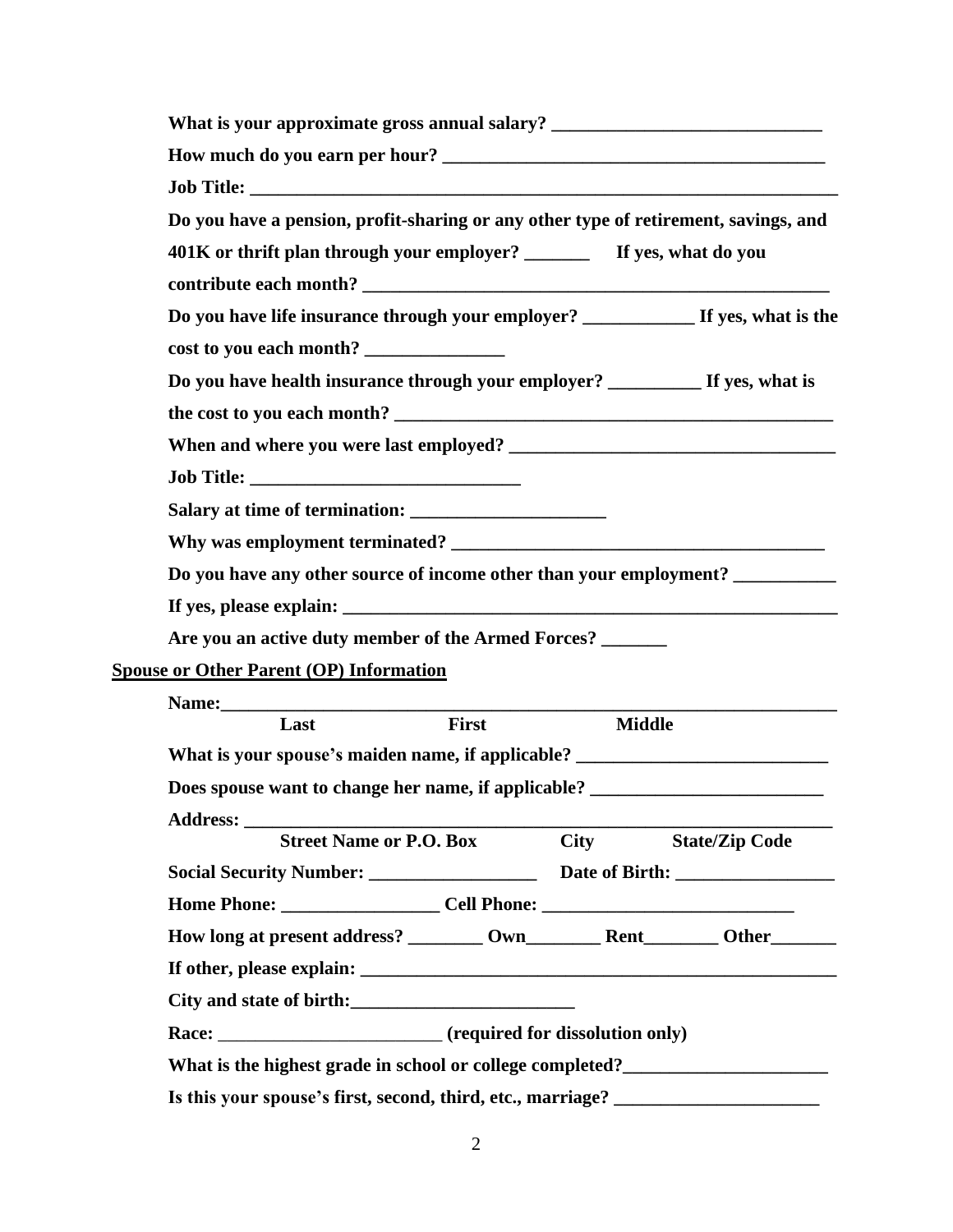| How did spouse's last marriage end (death or divorce)? _________________________     |
|--------------------------------------------------------------------------------------|
| If this is not spouse's first marriage, please state month and year of spouse's last |
| Presently employed? __________ If yes, name and address of employer. ___________     |
|                                                                                      |
| What is your spouse/OP's approximate gross annual salary?_______________________     |
| How much does your spouse/OP earn per hour?                                          |
|                                                                                      |
| Does your spouse have a pension, profit-sharing or any other type of retirement,     |
| savings, 401K or thrift plan through your employer?:_________ If yes, what does      |
|                                                                                      |
| Do your spouse have life insurance through his/her employer? ______________ If yes,  |
| what is the cost each month?                                                         |
| Does your spouse have health insurance through his/her employer? ___________ If      |
|                                                                                      |
| When and where was your spouse/OP last employed?                                     |
|                                                                                      |
|                                                                                      |
|                                                                                      |
| Does your spouse/OP have any other source of income other than his/her               |
| employment? If yes, please explain:                                                  |
| Is your spouse/OP an active member of the Armed Forces? ________ yes ________ no     |
| Is spouse pregnant at this time, if applicable? _________________________________    |
| <b>MARRIAGE INFORMATION</b>                                                          |
| Date of Marriage: Date of Separation:                                                |
|                                                                                      |
| County<br><b>City</b><br><b>State</b>                                                |
|                                                                                      |
| <b>City</b><br>County<br><b>State</b>                                                |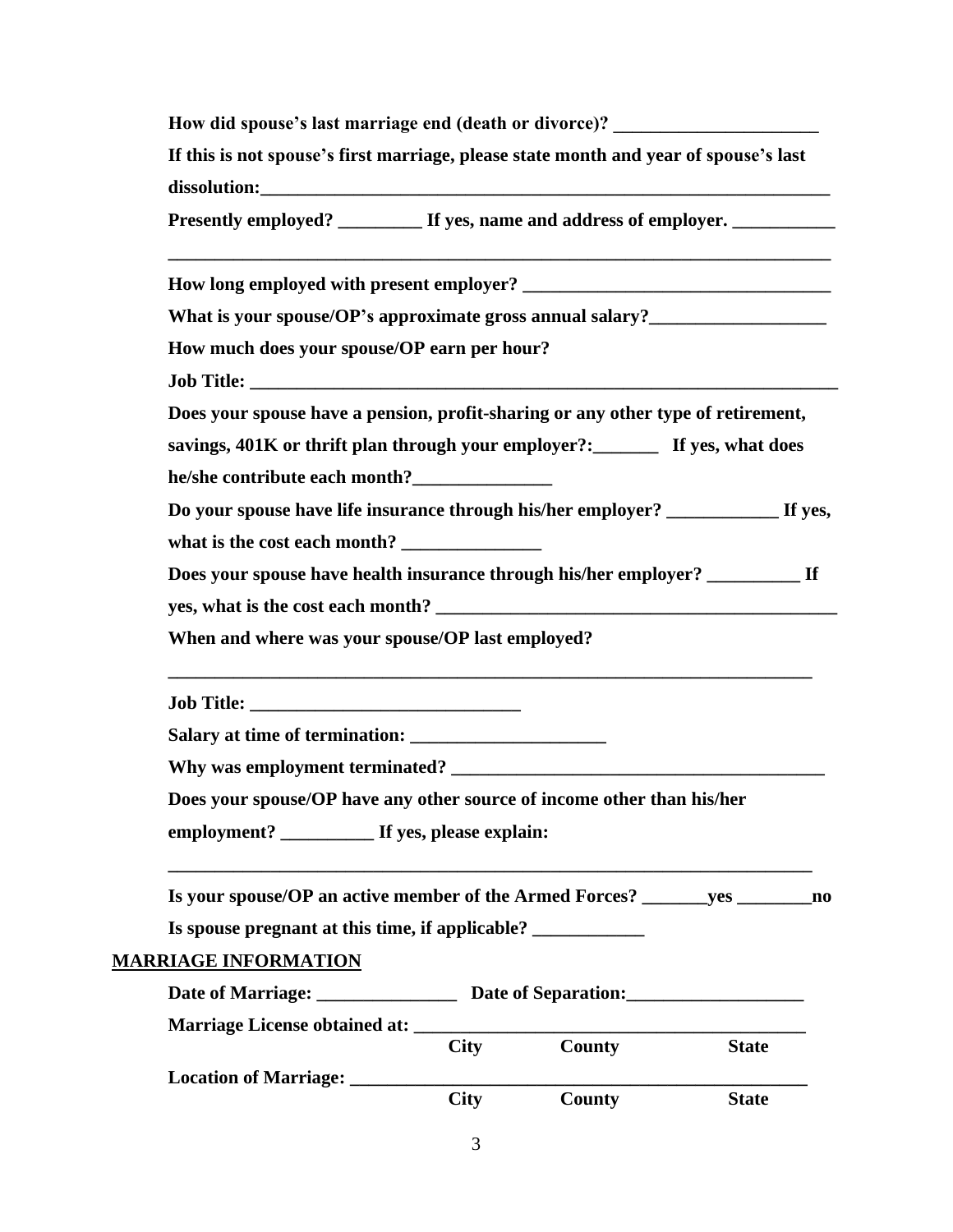| Did you live together before marriage? | r es | No |
|----------------------------------------|------|----|
| If yes, how long:                      |      |    |

## **CHILDREN AND CUSTODY INFORMATION**

**List children born to you and your spouse or the other parent. Include children adopted by you and your spouse. List oldest child first. Indicate whether child was born to you or adopted by you. Do not include children of a previous marriage who have not been adopted by you or your spouse.**

| <b>Full Name</b> | Date of Birth | Age | <b>Social Security #</b> |
|------------------|---------------|-----|--------------------------|
|                  |               |     |                          |
|                  |               |     |                          |
|                  |               |     |                          |
|                  |               |     |                          |
|                  |               |     |                          |
|                  |               |     |                          |

**Who has physical custody of the minor child(ren) at this time?\_\_\_\_\_\_Father** 

**\_\_\_\_\_\_\_Mother \_\_\_\_\_\_\_\_Both**

With whom and at what address have the child(ren) resided for the last 60 days?

**\_\_\_\_\_\_\_\_\_\_\_\_\_\_\_\_\_\_\_\_\_\_\_\_\_\_\_\_\_\_\_\_\_\_\_\_\_\_\_\_\_\_\_\_\_\_\_\_\_\_\_\_\_\_\_\_\_\_\_\_\_\_\_\_\_\_\_\_\_\_\_\_\_\_\_\_\_**

With whom and at what address have the child(ren) resided for the last 6 months?

**Please list the addresses and dates where the child(ren) have lived for the last five (5) years and with whom:**

**\_\_\_\_\_\_\_\_\_\_\_\_\_\_\_\_\_\_\_\_\_\_\_\_\_\_\_\_\_\_\_\_\_\_\_\_\_\_\_\_\_\_\_\_\_\_\_\_\_\_\_\_\_\_\_\_\_\_\_\_\_\_\_\_\_\_\_\_\_\_\_\_\_\_\_\_\_\_**

| <b>Address</b> | From        | T <sub>0</sub> | Father/Mother/Both/Other        |
|----------------|-------------|----------------|---------------------------------|
| <b>Address</b> | From        | T <sub>0</sub> | <b>Father/Mother/Both/Other</b> |
| <b>Address</b> | From        | T <sub>0</sub> | <b>Father/Mother/Both/Other</b> |
| <b>Address</b> | From        | T <sub>0</sub> | <b>Father/Mother/Both/Other</b> |
| <b>Address</b> | From        | T <sub>0</sub> | <b>Father/Mother/Both/Other</b> |
| <b>Address</b> | <b>From</b> | T <sub>0</sub> | <b>Father/Mother/Both/Other</b> |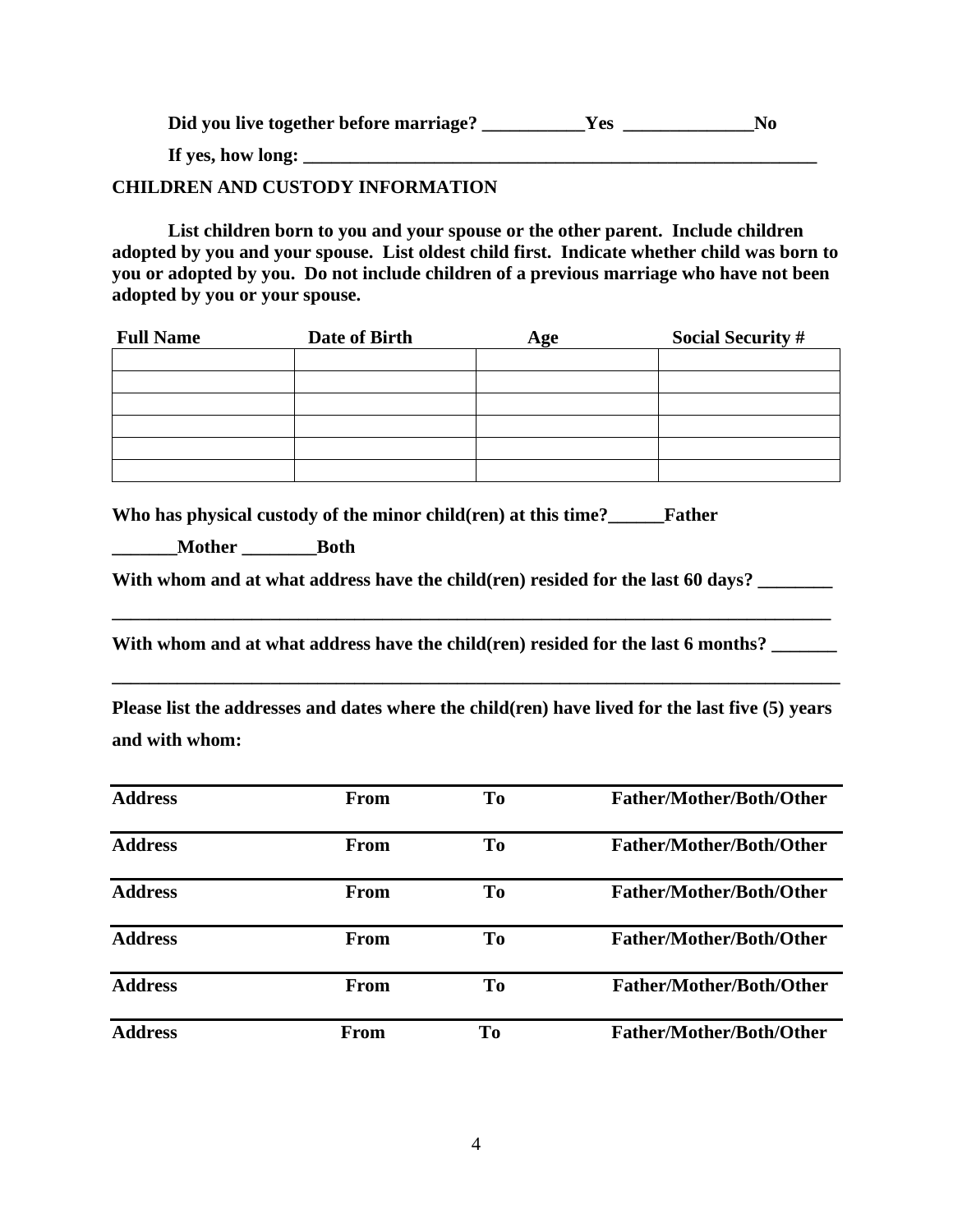**Who do you feel is best suited to have custody of the minor child(ren)?**

**\_\_\_\_\_\_\_\_\_\_\_\_Joint \_\_\_\_\_\_\_\_\_\_\_\_\_\_Wife \_\_\_\_\_\_\_\_\_\_\_\_\_Husband** Why? **Is your spouse/OP a good parent to the minor child(ren)?** 

**\_\_\_\_\_\_\_\_\_\_\_\_\_\_\_\_\_\_\_\_\_\_\_\_\_\_\_\_\_\_\_\_\_\_\_\_\_\_\_\_\_\_\_\_\_\_\_\_\_\_\_\_\_\_\_\_\_\_\_\_\_\_\_\_\_\_\_\_\_\_\_\_\_\_\_\_\_\_**

**Have the minor child(ren) ever lived with anyone other than you or your spouse/OP? \_\_\_\_\_ On what major holidays and school vacations will you alternate visitation with your spouse/OP and on even or odd numbered years?**

|             | Odd        |
|-------------|------------|
|             | Even Odd   |
|             | Even Odd   |
|             | Even Odd   |
| Even $\_\_$ | Odd        |
| Even Odd    |            |
| Even        | Odd        |
|             | Odd        |
| Even        | Odd        |
| Even        | <b>Odd</b> |

**What weekdays and weekend visitation should your spouse/OP have?**

**How much time should the child(ren) spend in summer with your spouse/OP?** 

Where should the transfer of the children for visitation occur?

**Who should pick up the child(ren) at the beginning of visitation and who should return the child(ren) at the end of visitation?** 

**\_\_\_\_\_\_\_\_\_\_\_\_\_\_\_\_\_\_\_\_\_\_\_\_\_\_\_\_\_\_\_\_\_\_\_\_\_\_\_\_\_\_\_\_\_\_\_\_\_\_\_\_\_\_\_\_\_\_\_\_\_\_\_\_\_\_\_\_\_\_\_\_\_\_\_\_\_**

**\_\_\_\_\_\_\_\_\_\_\_\_\_\_\_\_\_\_\_\_\_\_\_\_\_\_\_\_\_\_\_\_\_\_\_\_\_\_\_\_\_\_\_\_\_\_\_\_\_\_\_\_\_\_\_\_\_\_\_\_\_\_\_\_\_\_\_\_\_\_\_\_\_\_\_\_\_\_**

**\_\_\_\_\_\_\_\_\_\_\_\_\_\_\_\_\_\_\_\_\_\_\_\_\_\_\_\_\_\_\_\_\_\_\_\_\_\_\_\_\_\_\_\_\_\_\_\_\_\_\_\_\_\_\_\_\_\_\_\_\_\_\_\_\_\_\_\_\_\_\_\_\_\_\_\_\_\_**

**\_\_\_\_\_\_\_\_\_\_\_\_\_\_\_\_\_\_\_\_\_\_\_\_\_\_\_\_\_\_\_\_\_\_\_\_\_\_\_\_\_\_\_\_\_\_\_\_\_\_\_\_\_\_\_\_\_\_\_\_\_\_\_\_\_\_\_\_\_\_\_\_\_\_\_\_\_**

**\_\_\_\_\_\_\_\_\_\_\_\_\_\_\_\_\_\_\_\_\_\_\_\_\_\_\_\_\_\_\_\_\_\_\_\_\_\_\_\_\_\_\_\_\_\_\_\_\_\_\_\_\_\_\_\_\_\_\_\_\_\_\_\_\_\_\_\_\_\_\_\_\_\_\_\_\_**

**Do you suggest any restrictions or limitations on access by your spouse/OP to the** 

child(ren)? \_\_\_\_\_\_\_\_\_\_\_\_ If so, what restrictions and why? \_\_\_\_\_\_\_\_\_\_\_\_\_\_\_\_\_\_\_\_\_\_\_

Should the child(ren)'s visits with your spouse/OP be supervised? If so, why?

**How should expenses of the child(ren), including child care, educational, and other extraordinary expenses, be apportioned between you and your spouse/OP? \_\_\_\_\_\_\_\_\_\_\_\_**

**\_\_\_\_\_\_\_\_\_\_\_\_\_\_\_\_\_\_\_\_\_\_\_\_\_\_\_\_\_\_\_\_\_\_\_\_\_\_\_\_\_\_\_\_\_\_\_\_\_\_\_\_\_\_\_\_\_\_\_\_\_\_\_\_\_\_\_\_\_\_\_\_\_\_\_\_\_\_**